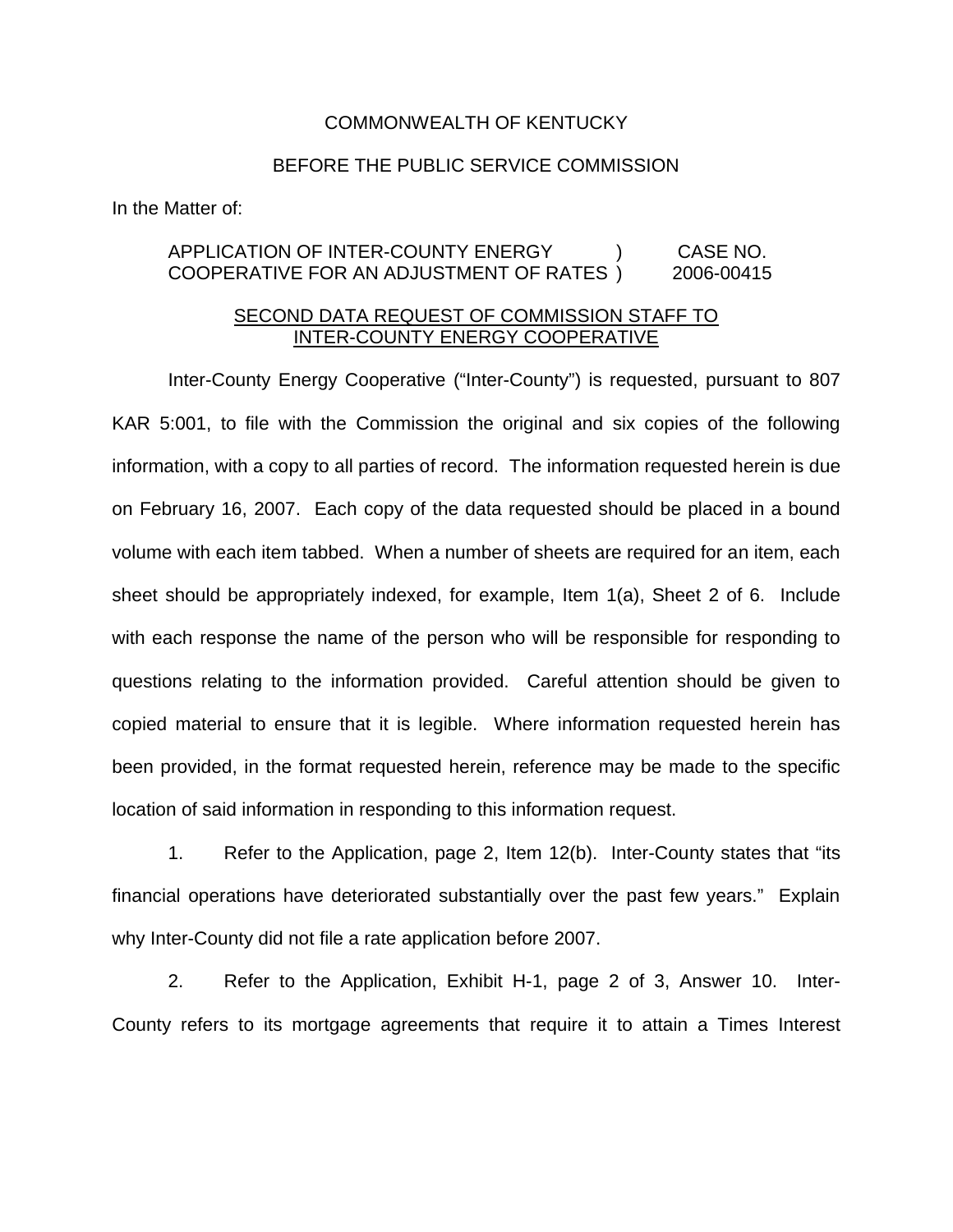Earned Ratio ("TIER") of 1.25, based on an average of two of the three most current years.

a. Provide the TIER reported to the Rural Utilities Service ("RUS") for calendar year 2006. Include all supporting calculations and documentation.

b. For calendar year 2006, did Inter-County attain the TIER required in its mortgage agreements? If no, provide all correspondence or description of any discussion Inter-County has had with RUS regarding the mortgage agreements and TIER requirement.

3. Refer to the Application, Exhibit K, page 6 of 7. Explain the change in the margin excluding generation and transmission capital credits annually between 2001 and 2006.

4. Refer to the Application, Exhibit N, page 9 of 11, Item 4 – Long-Term Debt. Inter-County states that its long-term debt consists of an item titled "Due East Kentucky, 4.2% various 5 years".

a. Provide the agreement between Inter-County and East Kentucky Power Cooperative, Inc. ("East Kentucky") for the long-term debt.

b. Provide a description of the "ERC loans" due to East Kentucky.

c. Provide the case number in which the Commission approved the long-term debt with East Kentucky.

5. Refer to the Application, Exhibit W. For each balance sheet account listed below, describe the reason(s) for the change in the account balance between July 31, 2005 and July 31, 2006.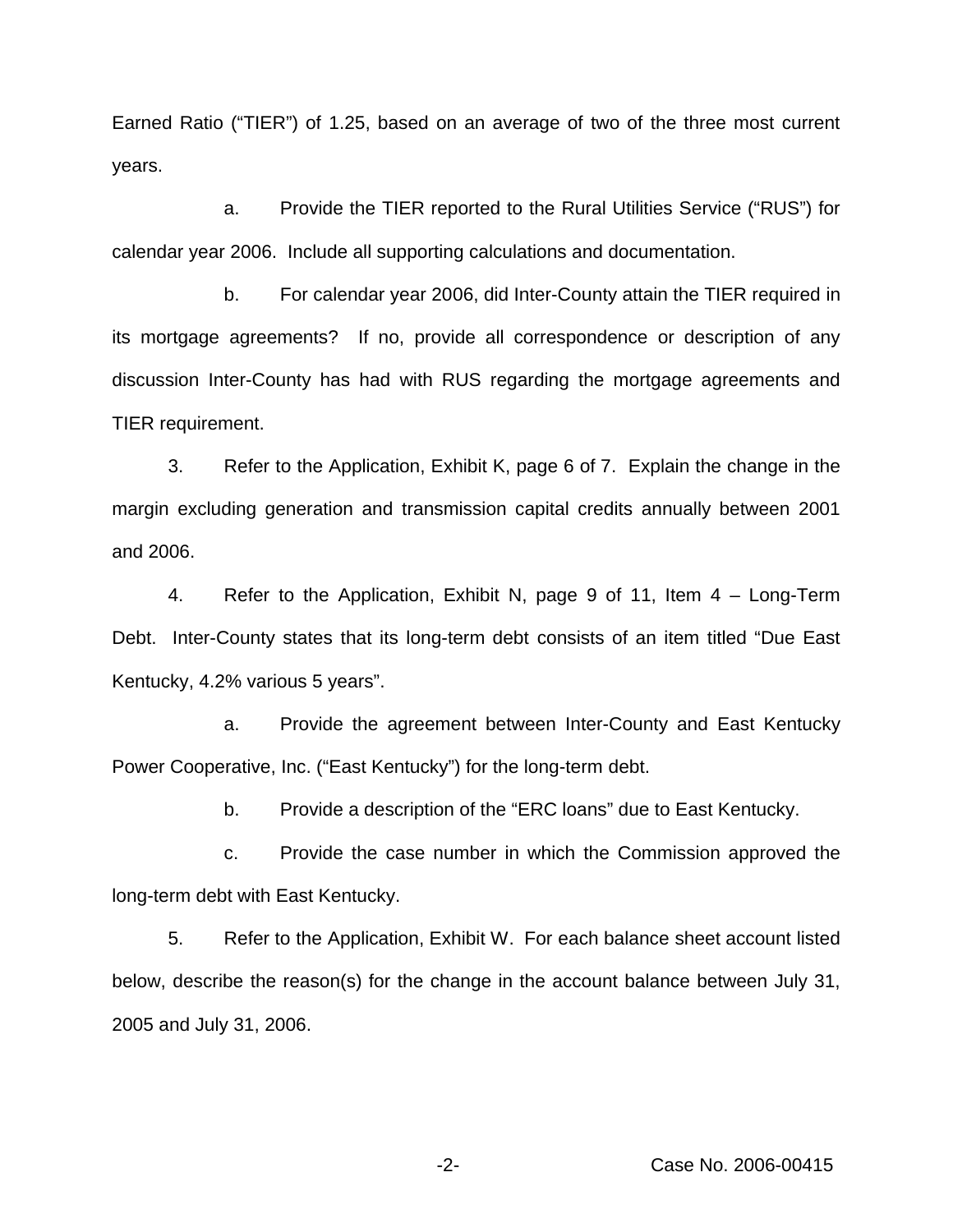a. Account No. 367 – Underground conductor and devices, page 1 of

13.

- b. Account No. 390 Structures and Improvements, page 1 of 13.
- c. Account No. 391 Office furniture, page 1 of 13.
- d. Account No. 398 Miscellaneous, page 2 of 13
- e. Account No. 107.20 Construction work in progress, page 2 of 13.
- f. Account No.  $224.03 RUS$  notes, page 9 of 13.
- g. Account No. 224.60 Advance payment, page 9 of 13.
- h. Account No. 224.21 Unadvanced Funds, page 9 of 13.
- i. Account No. 224.14 Marketing loans, page 9 of 13.

6. Refer to the Application, Exhibit W. For each account listed below, describe the purpose of the account and what types of items are included in the account.

- a. Account No. 124 Business Development Corp., page 5 of 13.
- b. Account No. 124.01 Industrial Development Corp., page 5 of 13.
- c. Account No. 224.14 Marketing loans, page 9 of 13.

7. Refer to the Application, Exhibit W, page 13 of 13. Explain the purpose of Account No. 253, Deferred pole rentals. Explain why the account is deferred.

8. Refer to the Application, Exhibit X. For each income statement account listed below, describe the reason(s) for the change in the account balance between July 31, 2005 and July 31, 2006.

a. Account No. 442.10 – Small commercial sale, page 1 of 9.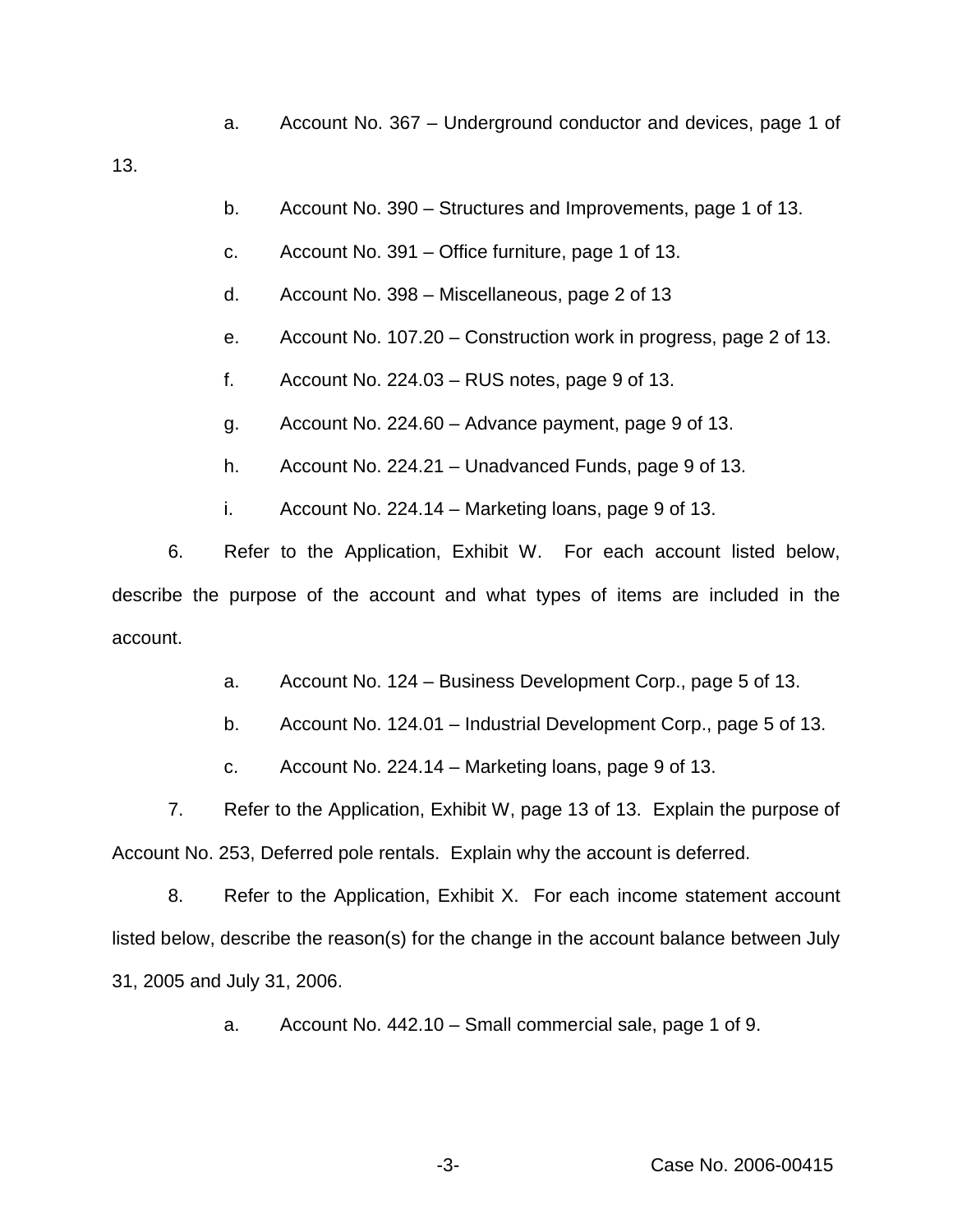- b. Account No. 442.30 Large commercial sale, page 2 of 9.
- c. Account No. 442.32 Industrial sales, page 2 of 9.
- d. Account No. 450.00 Forfeit discounts, page 2 of 9.
- e. Account No. 454.00 Rent from electric property, page 2 of 9.
- f. Account No. 935.00 Maintenance of general plant, page 7 of 9.
- g. Account No. 427.20 FFB interest, page 8 of 9.

h. Account No. 427.40 – CFC interest, page 8 of 9.

9. Refer to the Application, Exhibit 1, pages 3 through 5 of 10.

a. Explain the nature and purpose of the Service Awards and Bonuses.

b. Explain how Inter-County determines eligibility for Service Awards and Bonuses.

c. Are the Service Awards and Bonuses one and the same or are they two different incentives? If different, provide the type of incentive provided to each employee identified as receiving a Service Award and Bonus.

10. Refer to the Application, Exhibit 1, page 7 of 10. Explain why it is reasonable to increase the compensation of the executive officers in the amounts indicated. Provide any supporting studies, documentation, and workpapers.

11. Refer to the Application, Exhibit 1, pages 9 and 10 of 10. The reason for increase is noted as an adjustment either "to market" or to some percentage "of market." Explain how "market" is determined. Provide any supporting studies, documentation and workpapers.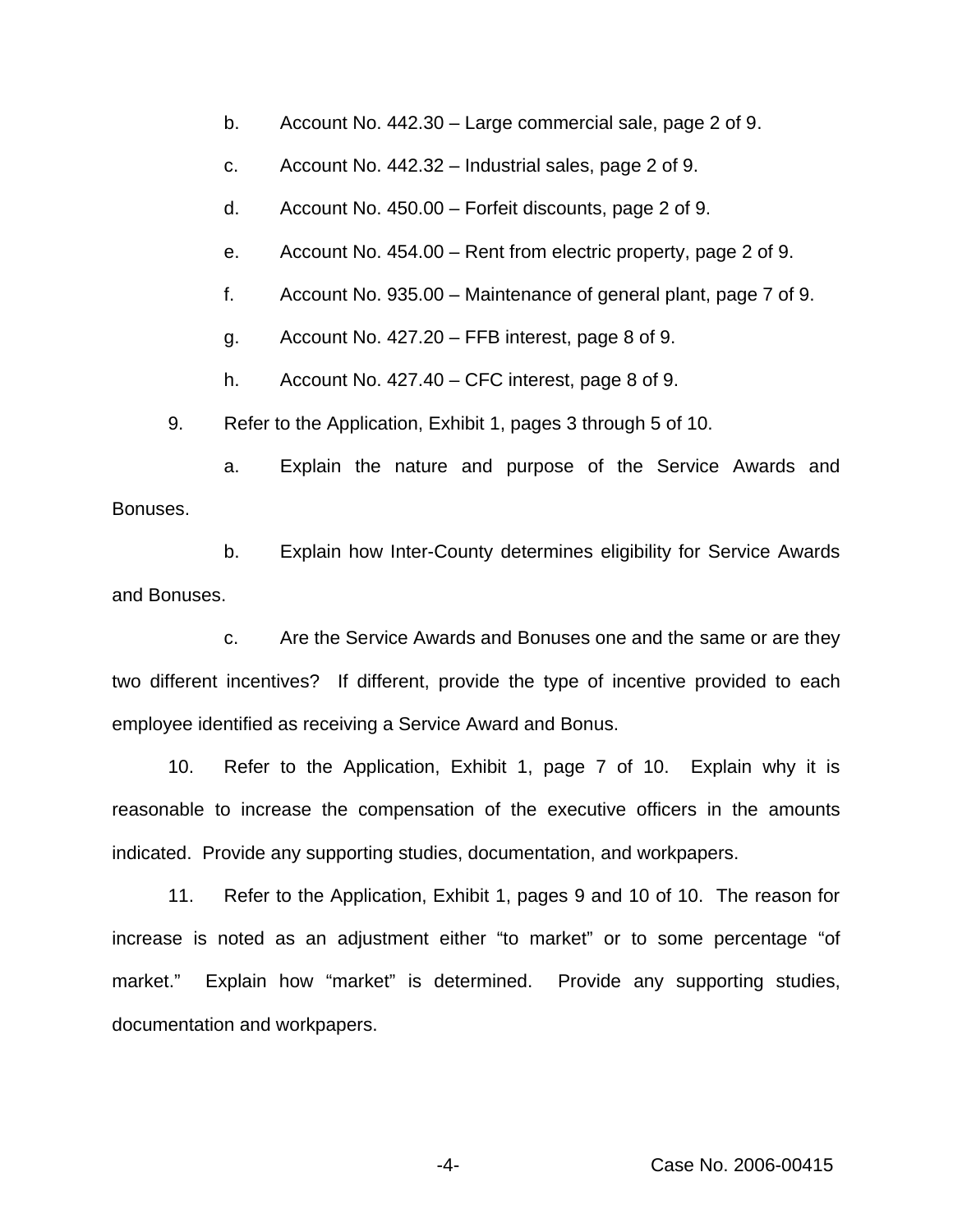12. It does not appear that Inter-County has made any adjustment for employee benefits expense. Does Inter-County anticipate a change in its employee benefits expense? Provide a schedule of the employee benefits that Inter-County currently provides to its employees.

13. Refer to the Application, Exhibit 3. Was any consideration given to performing a depreciation study in conjunction with this rate case? Explain the response.

14. Refer to the Application, Exhibit 5. Provide an update of the current interest rates through January 31, 2007.

15. Refer to the Application, Exhibit 9, page 1 of 7. Inter-County states that expenses for the new loan services were not removed since legal services are required each time it applies for a loan. Does Inter-County incur expenses for new loan services annually? Provide a schedule of the number of loans and the associated expenses incurred for the past 3 years.

16. Refer to the Application, Exhibit 9, pages 1 through 4 of 7. Pertaining to Inter-County's legal expenses,

a. Provide a copy of the written agreement with the new law firm. If no written agreement exists, explain why Inter-County does not have one.

b. Explain in detail why expenses for legal seminars, special board meetings, and board meals for the attorney should be included for rate-making purposes, given the attorney is compensated by a retainer and normal hourly billed rate.

c. For the following transactions, explain if the transaction is recurring and why it should be included for rate-making purposes.

-5- Case No. 2006-00415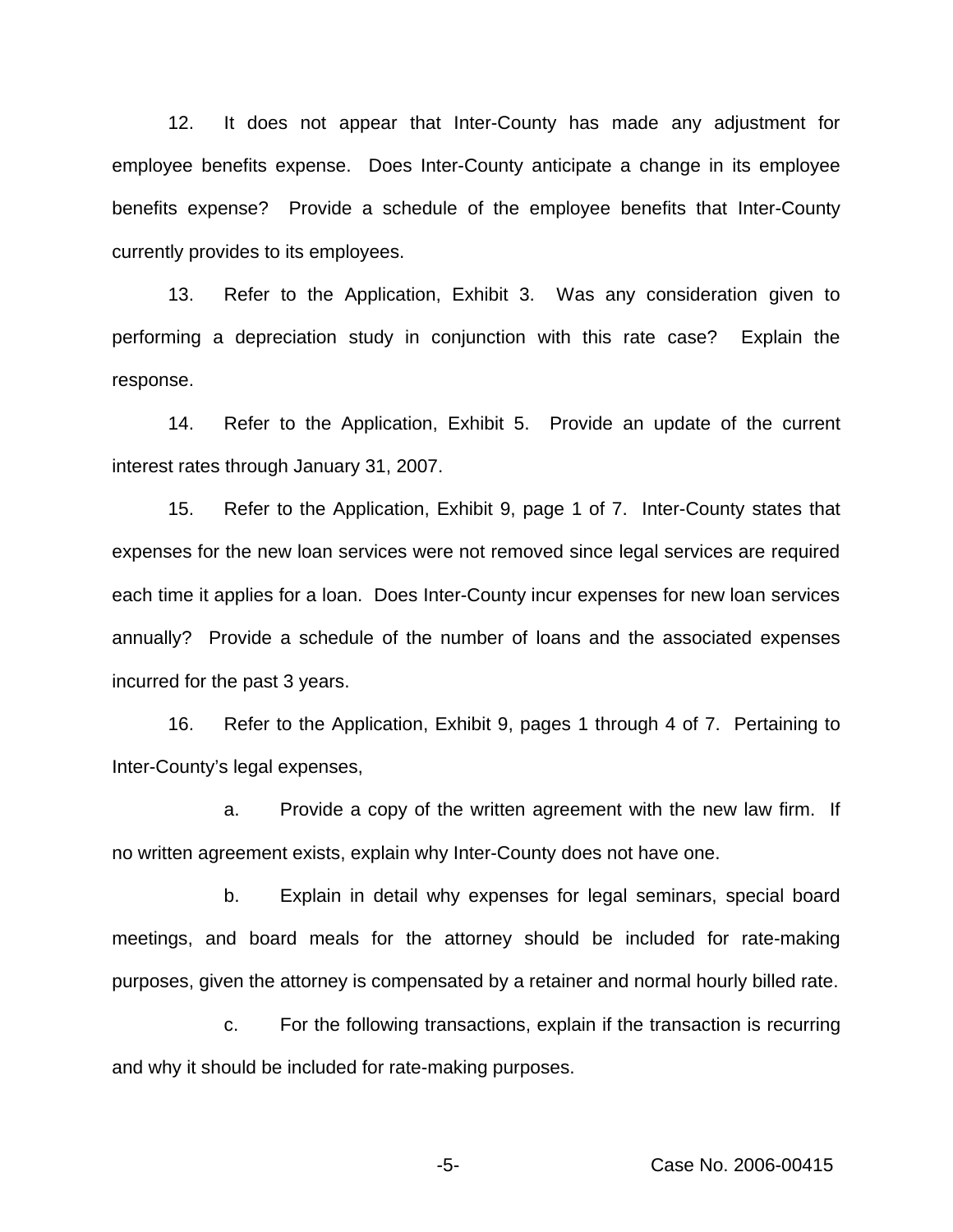(1) Page 3 of 7, line 45 – Legal fees for ETS loan.

(2) Page 3 of 7, line 58 – Labor matters for employee issues.

(3) Page 3 of 7, line 60 – By-Law review, election committee.

(4) Page 4 of 7, line 69 – Labor matters for employee issues.

17. Refer to the Application, Exhibit 9, page 1 of 7. Inter-County states it employed East Kentucky's Internal Audit staff to conduct various internal audit services.

a. Explain in detail what services are included in the internal audit services provided by East Kentucky.

b. Provide a copy of the written agreement with East Kentucky. If no written agreement exists, explain why Inter-County does not have one.

c. Provide a copy of the audit report(s) provided to Inter-County by East Kentucky.

d. Was the test year the first time Inter-County employed the internal audit services of East Kentucky? Explain the response.

18. Refer to the Application, Exhibit 9, page 4 of 7, lines 78, 79, 81, 82, and 84. Explain in detail why meal expenses for auditors should be included for rate-making purposes.

19. Refer to the Application, Exhibit 10.

a. Refer to page 2 of 23. Inter-County provides an additional \$125 per month to the Treasurer to cover the time expended to review invoices and sign checks. Provide a reasonable estimate of the amount of time expended each month performing the duties as described by Inter-County.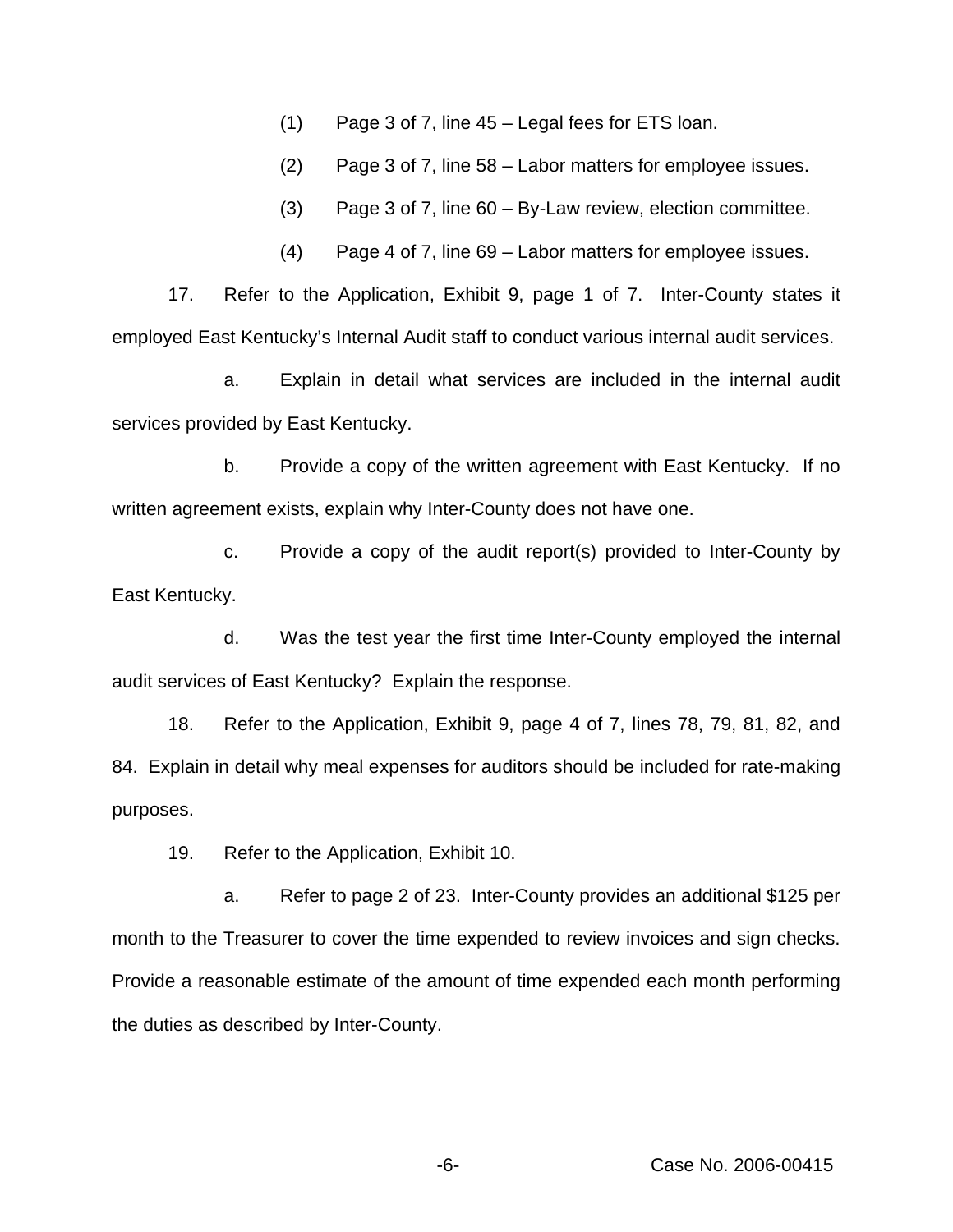b. Was Inter-County aware that in previous electric distribution cooperative rate cases the Commission has excluded for rate-making purposes additional fees to officers of the board of directors? Explain why Inter-County believes this additional per diem should be included for rate-making purposes.

c. Explain the nature and purpose of the following meetings attended by many of the directors. Include a detailed explanation of why each should be included for rate-making purposes. Provide a copy of any meeting materials or agendas provided to the attendees.

- (1) Regional meeting.
- (2) Strategic Issues Conference.
- (3) Territorial issues meeting.
- (4) Kentucky Association of Electric Cooperatives ("KAEC")

Director training.

- (5) Coordinated Training Program.
- (6) National Rural Utilities Cooperative Finance Corporation

Financial Forum.

(7) National Rural Electric Cooperative Association ("NRECA")

Director Conference.

- (8) NRECA regional meeting.
- (9) Energy Management Conference.

d. Refer to page 8 of 23. Explain the nature and purpose of the internet and telephone expenses. Explain in detail why the expenses should be included for rate-making purposes.

-7- Case No. 2006-00415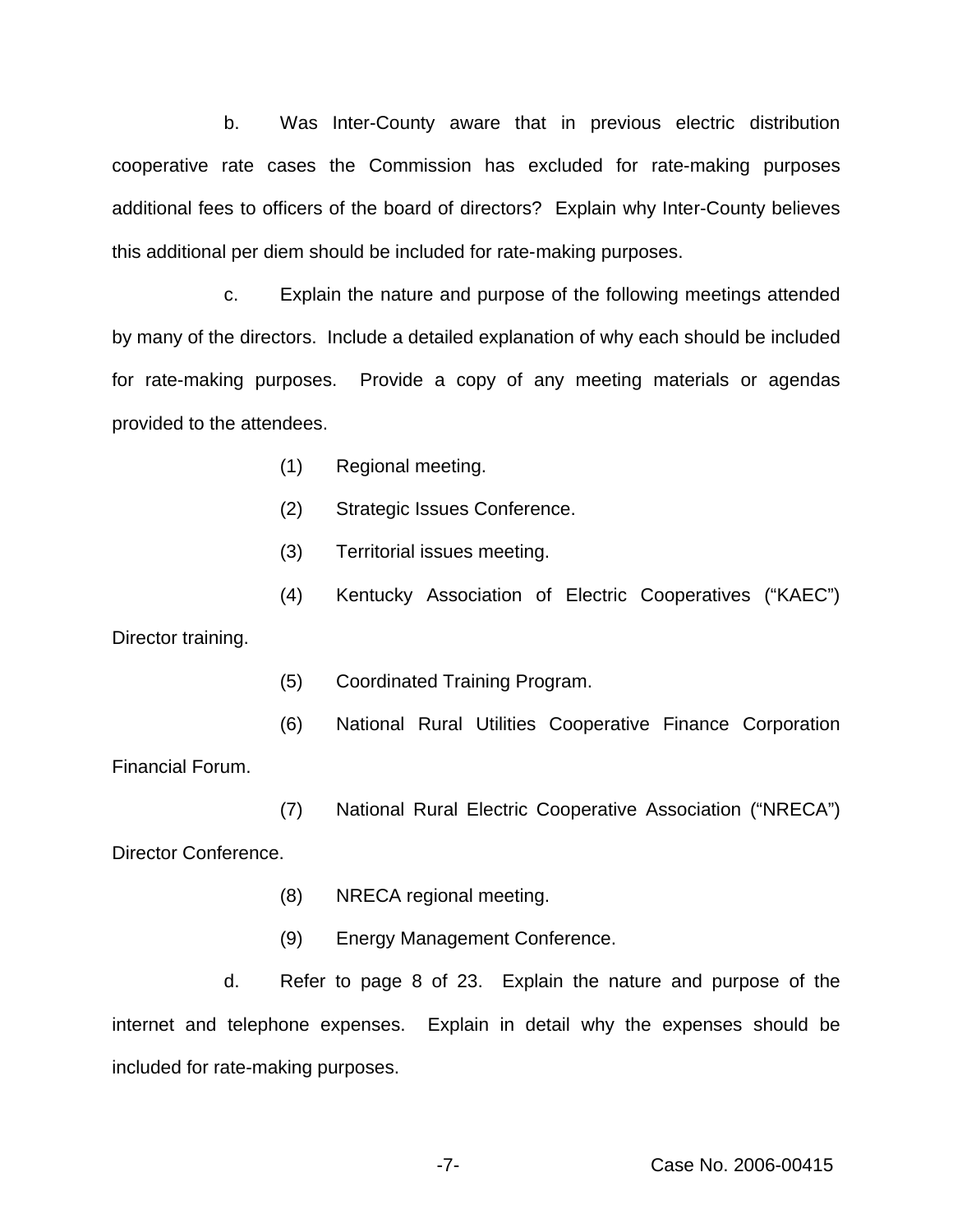e. Refer to page 9 of 23, line 29. Explain why a flu shot should be included for rate-making purposes.

f. Refer to page 11 of 23, line 41. Inter-County removed all other associated KAEC annual meeting expenses for rate-making purposes for this director. Should this expense be removed for rate-making purposes?

g. Refer to page 15 and 16 of 23. Explain why Inter-County has included the NRECA Annual Meeting expenses for this director for rate-making purposes when he is not the designated NRECA representative.

h. Refer to page 21 and 22 of 23. Explain why Inter-County has included the NRECA Annual Meeting expenses for this director for rate-making purposes when he is not the designated NRECA representative.

20. Refer to the Application, Exhibit 11, pages 3 through 7 of 11. Provide 3 sample copies of the print advertisements and the sample text of 3 of the radio advertisements.

21. Refer to the Application, Exhibit 11, pages 9 and 10 of 11. For the following transactions, explain if it is recurring and why it should be included for ratemaking purposes.

- a. Line 12 Shelves and frames.
- b. Line 16 Portrait for office.
- c. Line 18 Wellness room.
- d. Line 21 Lobby display.
- e. Line 22 Transformer for lobby display.
- f. Line 25 Furniture for break room.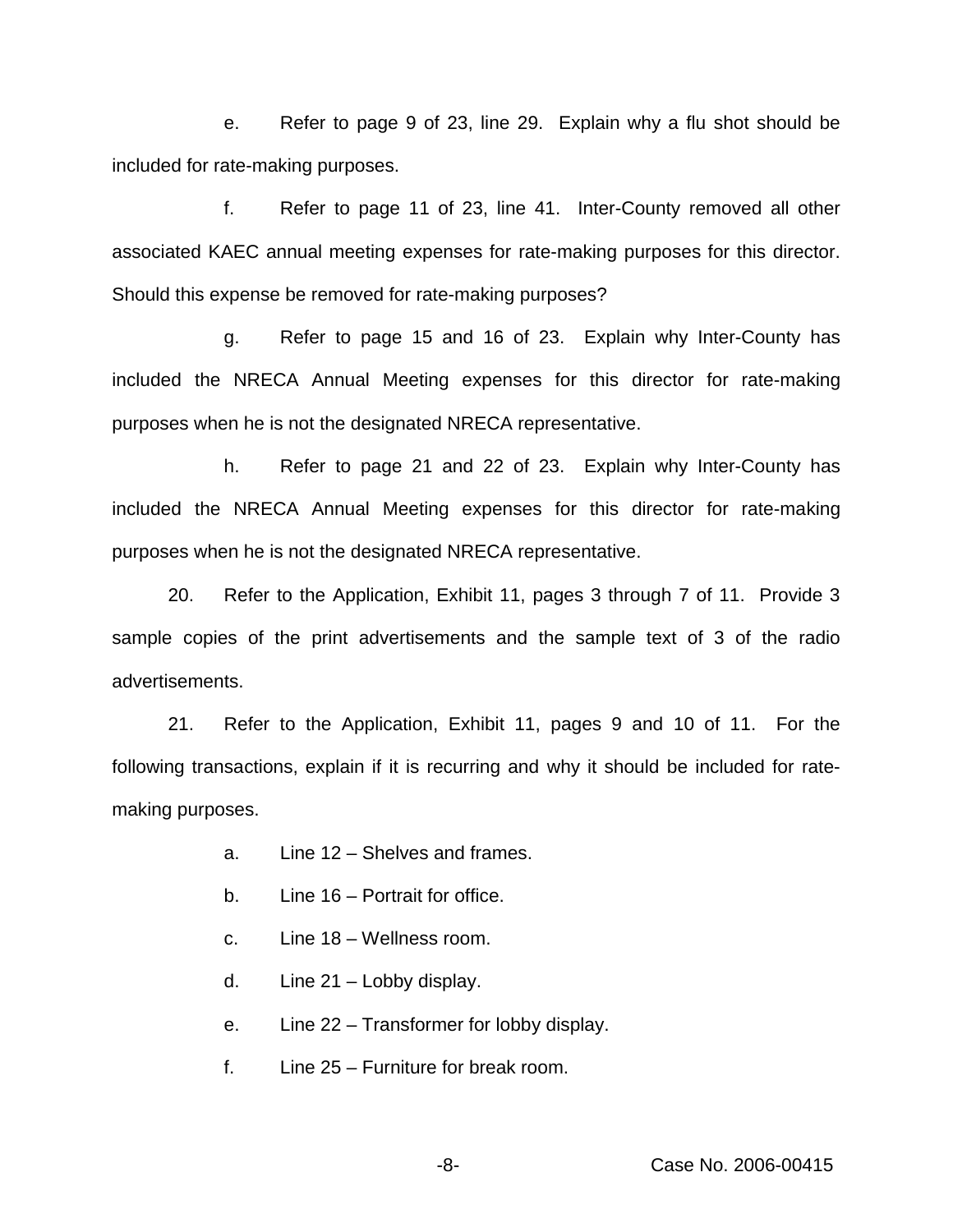- g. Line 29 Meeting room sound equipment.
- h. Line 34 Bath supplies.
- i. Line 40 Driving records.
- j. Line 44 Flags for office.
- k. Line 48 Flag for Lebanon office.
- l. Line 52 Dues.
- m. Line 53 Dues.
- n. Line 54 Programming changes.
- o. Line 63 Annual Dues

22. Refer to the Application, Exhibit 11, page 10 of 11. Are any of the items that were individually less than \$100 related to Christmas gifts, Christmas activities, or the Washington Youth Tour? If yes, identify the amounts.

23. Refer to the Application, Exhibit 11, page 11 of 11.

a. Explain why annual meeting uniforms and shirt logo should be included for rate-making purposes.

b. Provide a sample copy of the print advertisement and sample text of the radio advertisements for the annual meeting.

24. Refer to the Application, Exhibit 12. Provide an update of the current rate case expenses through January 31, 2007.

25. Refer to the Application, Exhibit 13. Does Inter-County consider the loss on the office furniture and equipment to be a recurring event? Explain in detail why the loss should be included for rate-making purposes.

26. Concerning the PSC Assessment: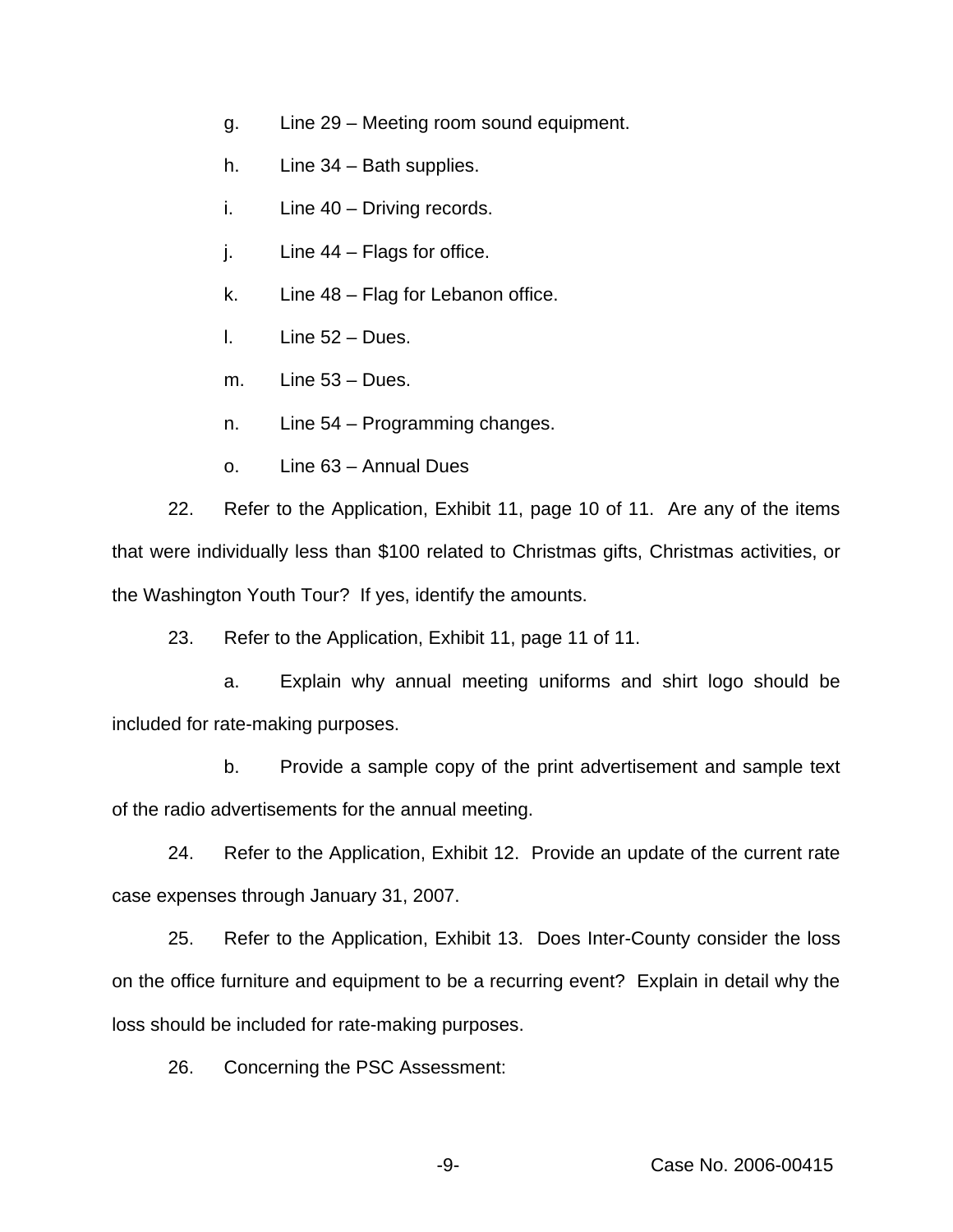a. Did Inter-County include an adjustment to normalize the PSC Assessment?

b. Would Inter-County agree that the normalization should be included and should reflect the current PSC Assessment rate? Explain the response.

27. Refer to the Application, Exhibit D, page 2. Inter-County proposes increases of 30 percent to 300 percent to its non-recurring charges. Explain whether Inter-County has reviewed its procedures involved in accomplishing the services covered by its non-recurring charges and if so, whether Inter-County is satisfied the services covered by the return check, meter reading and meter test charges are accomplished in the most efficient means possible.

28. Refer to the Application, Exhibit J, pages 1- 10. Provide electronic versions of the spreadsheets included in Exhibit J on CD-ROM or diskette.

29. Refer to the Application, Exhibit R, page 3 of 35. Explain the references to South Kentucky included in the last paragraph of the response.

30. Refer to the Application, Exhibit R, Schedules 1 – 11. Provide electronic versions of the spreadsheets included in Exhibit R on CD-ROM or diskette.

31. Refer to the Application, Exhibit R, page 8. Inter-County proposes a 36.29 percent increase in Schedule 6 lighting rates.

a. Explain whether Inter-County believes the requested increase in lighting rates is consistent with the principle of gradualism that has been used by regulatory agencies to limit the increase granted to particular rate classes.

b. Explain whether Inter-County has received any inquiries concerning the magnitude of the increase proposed for its Schedule 6 lighting rates.

-10- Case No. 2006-00415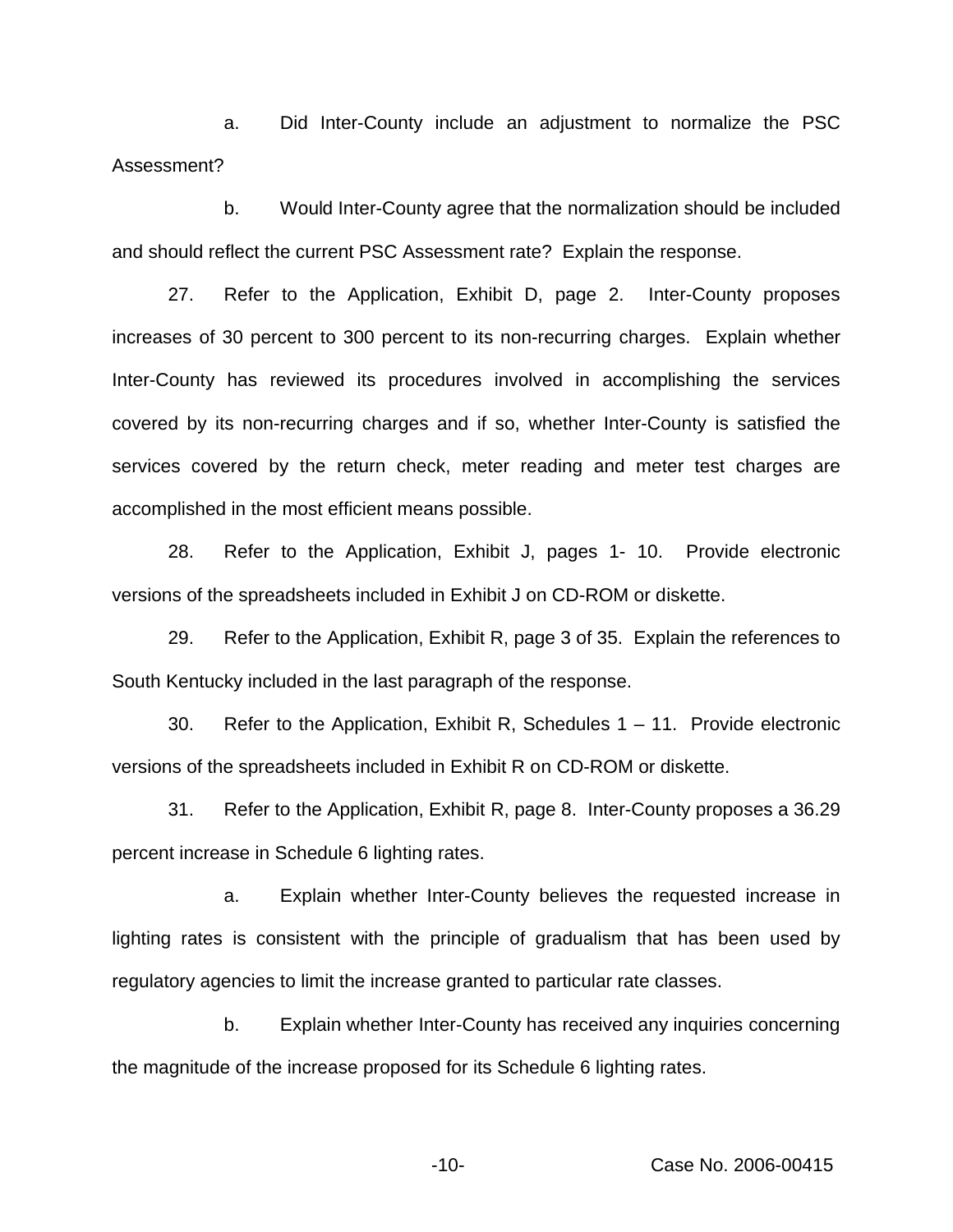32. Refer to the Application, Exhibit R, Schedule 11.

a. Provide an explanation as to why there are 23,581 Farm and Home Service consumers in part A. Lines (poles and conduit), part C. Services, part D. Meters, and part E. Consumer and Accounting Services, but only 19,651 Farm and Home Service consumers in part B. Transformers.

b. Provide a discussion of the derivation of Minimum Transformer Cost and Relative Cost and the rationale for each derivation in part B. Transformers.

c. Provide a discussion of the derivation of Minimum Service Cost and Relative Cost and the rationale for each derivation in part C. Services. Include in the discussion an explanation of how Service is provided for zero cost to the Schedule 1-A-ETS, All Electric Schools, Schedule B-1 and Schedule C-1 Rate Classes.

d. Provide a discussion of the derivation of Minimum Meter Cost and Relative Cost and the rationale for each derivation in part D. Meters. Also explain why Schedules B-1, C-1 and 6 have no minimum meter cost listed.

e. For part E. Consumer and Accounting Services, provide an explanation of the use and derivation of: Meter Reading Factor, Meter Reading Weight, Consumer Records Factor, Consumer Records Weight, Consumer Assistance Factor, and Consumer Assistance Weight.

f. For part E. Consumer and Accounting Services, provide an explanation for the differences in Consumer Records Relative Weights calculated in the middle of the page and then used at the top of the page to calculate the allocation percentages.

33. Refer to the Application, Exhibit R, Schedule 9 page 23 of 35.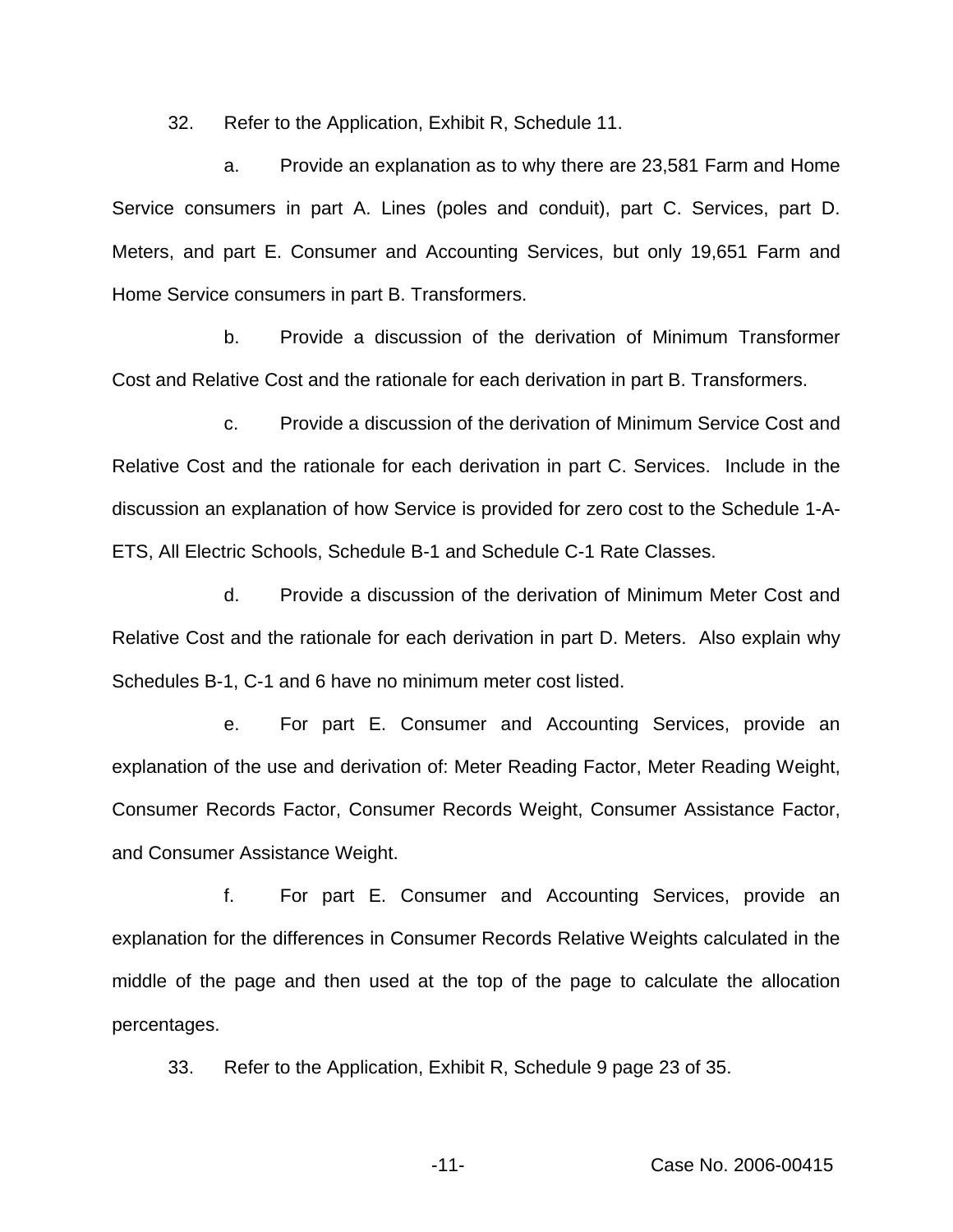a. The percent Customer Related and Demand Related cost calculations do not seem to be tied in any way to the regression. Provide an explanation of why the regression was rejected.

b. The minimum size and the zero intercept methods are similar. Compare and contrast the two methods.

34. Refer to the Application, Exhibit R, Schedule 9 page 24 of 35.

a. There appear to be several types of wire that were not included in the regression. Provide an explanation of why these were excluded.

b. Provide an explanation of why the #6ACWC size wire was selected.

c. In calculating the Consumer and Demand Related costs and percentages, the predicted cost of 0.07469 is used, as opposed to the actual unit cost of 0.0465. Provide an explanation of why this method was used when actual cost is used in the calculations on the previous page 23 of 35.

d. The regression coefficient is negative, as it was in the regression for poles. Provide an explanation of why the minimum actual price was not used to calculate the allocation factor, as it was for poles.

35. Refer to the Application, Exhibit R, Schedule 9 pages 25 and 26 of 35.

a. From page 25 of 35, it appears that one or more regressions were run, since there are predicted values for 23 different sized transformers and pads. Provide an explanation of why the regression equation on page 26 of 35 was selected and why it does not match the transformer data on page 25 of 35.

b. Provide a copy of the regression equations from which the predicted values listed on page 25 of 35 were derived.

-12- Case No. 2006-00415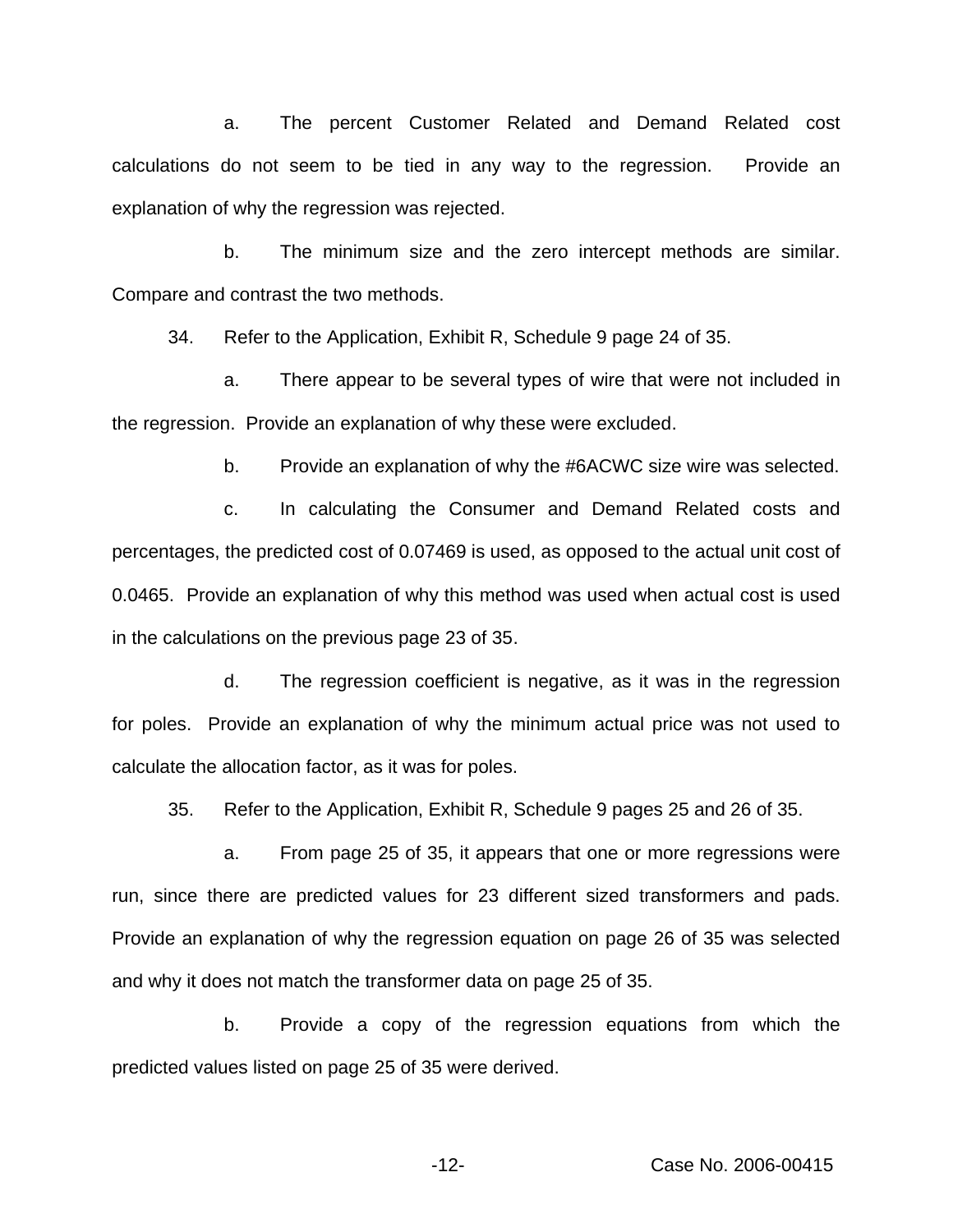c. The graph on page 26 of 35 appears to show that the actual cost of 50 KVA transformers is \$1,200, yet the data on the previous page lists 254 units of 50 KVA transformers at a unit cost of \$983.86 and 54 units of 50 KVA transformers at a unit cost of \$1,101.39. Provide the data which supports the regression equation on page 26 of 35.

36. Refer to the Application, Exhibit R, Schedule 8 page 22 of 35.

a. The Customer and Demand allocation factors for accounts 364 – 367 do not seem to reflect the calculations from Schedule 9. Provide a reference to where the allocation factors were derived.

b. Should the cell in column 3 containing the value 82,125,031 be blank? If not, provide an explanation of its derivation.

c. Provide an explanation of and the location of the derivation of the allocation factor for Total General Plant.

d. Provide an explanation of the derivation of the allocation factor used for Total Utility Plant, Accumulated Depreciation, Net Plant, Cash Working Capital, Materials and Supplies, and Prepayments.

37. Refer to the Application, Exhibit R, Schedule 7 page 21 of 35. The Schedule includes 3 columns in which some data is illegible. Provide a corrected copy of page 21 of 35.

38. Refer to the Application, Exhibit R, Schedule 6 pages 19-20 of 35.

a. For Account No. 555, provide an explanation of why \$5,321,946 is subtracted from the actual amount charged to obtain the Pro Forma Energy Charge.

-13- Case No. 2006-00415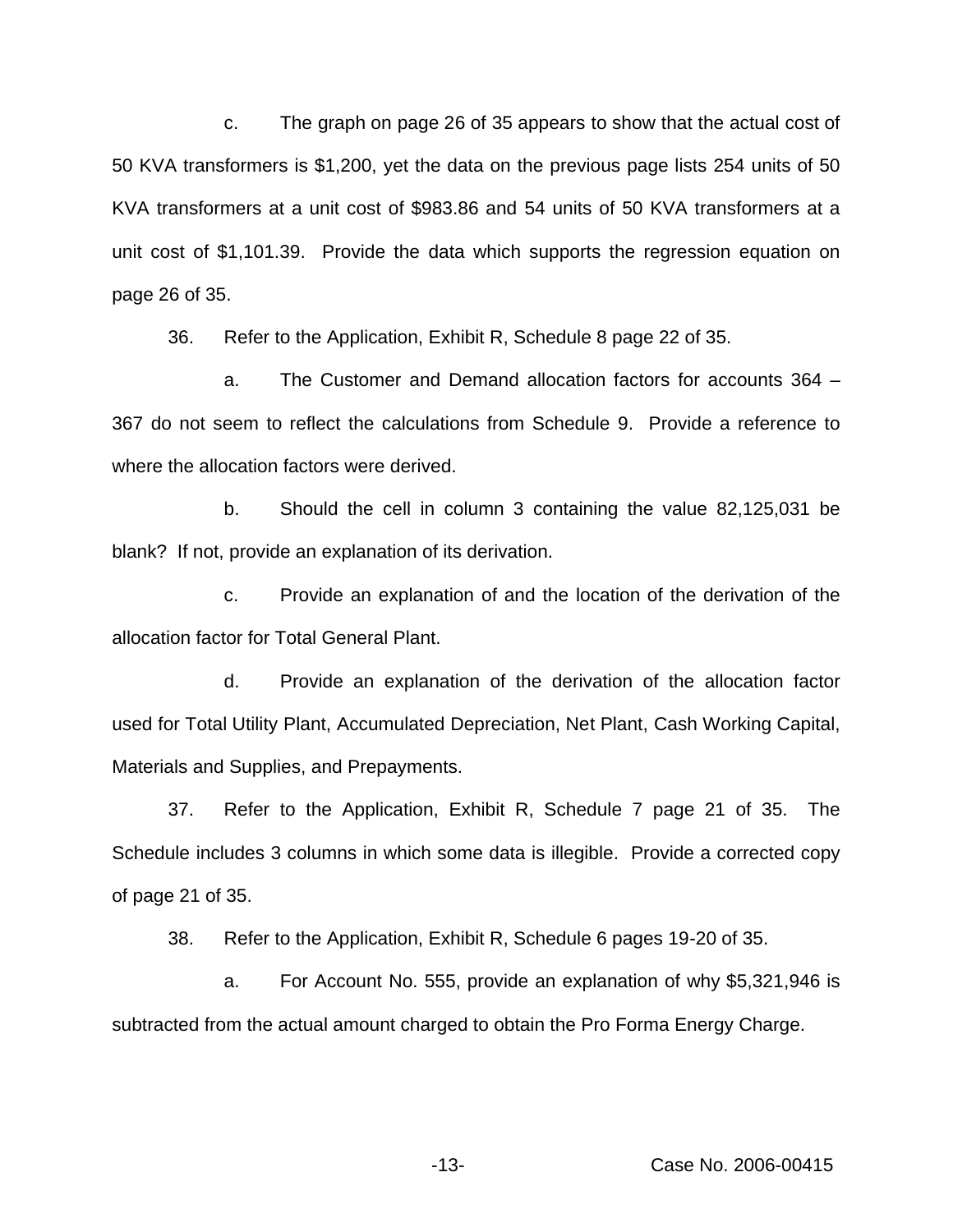b. For Accounts 580 – 598 on page 19 of 35, provide an explanation of how each of the allocation factors for each of these accounts was derived.

c. For Account 403 on page 20 of 35, provide an explanation of why the same allocation factor was used to allocate Distribution Plant and General Plant, when different allocation factors are derived in Schedule 8.

d. On page 20 of 35, provide an explanation of Margin Requirements and why it is identical to the Interest on Long Term Debt figures.

39. Refer to the Application, Exhibit R, Schedule 5.

a. For each line on page 13 of 35, identify the allocation factor and the location in the cost of service study where it may be found.

b. Was a peak day allocation factor used to allocate any costs? If so, provide the location of its derivation in the cost of service study.

40. Refer to the Application, Exhibit 15, page 3.

a. Reconcile the monthly fuel adjustment totals shown in the exhibit to the fuel adjustment clause calculations and the environmental surcharge pass through filed each month with the Commission by Inter-County.

b. Inter-County states that the fuel purchased and environmental surcharge from East Kentucky Power Cooperative is passed on to the consumers using the fuel adjustment procedures established by the Commission. Explain the relevance of the fuel adjustment procedures to the environmental surcharge.